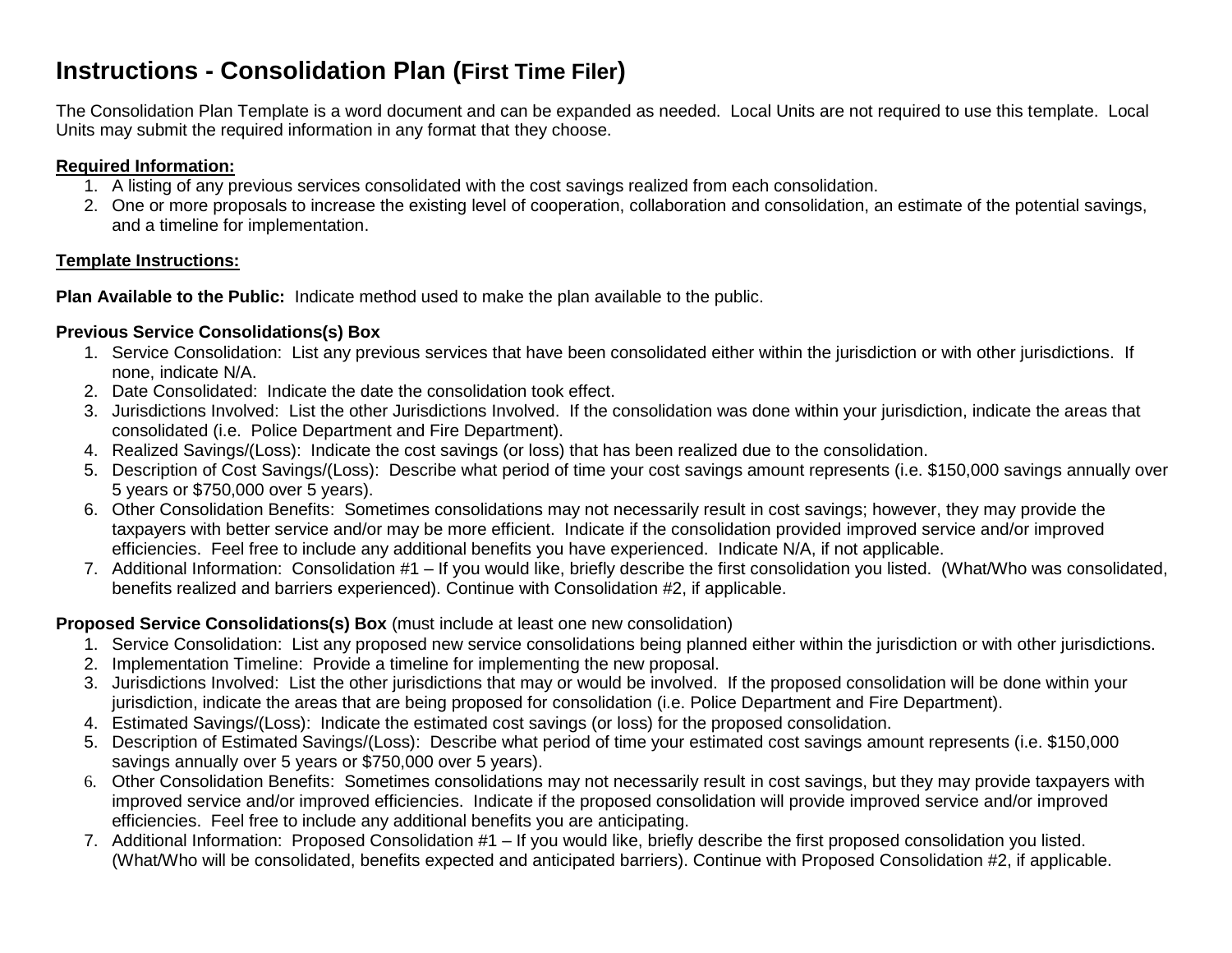# **Economic Vitality Incentive Program Consolidation Plan (First Time Filer) as of: December 31, 2012**

<span id="page-1-1"></span><span id="page-1-0"></span>**Local Unit Name: Berrien County County: Berrien County (11-000)**

| <b>Previous Service Consolidation(s)</b><br><b>Berrien County</b><br><b>Berrien County</b><br>$(11-000)$                     |                                    |                                                                                    |                                   |                                                                                                      |                                                                                                     |
|------------------------------------------------------------------------------------------------------------------------------|------------------------------------|------------------------------------------------------------------------------------|-----------------------------------|------------------------------------------------------------------------------------------------------|-----------------------------------------------------------------------------------------------------|
| <b>Service Consolidation</b>                                                                                                 | <b>Date</b><br><b>Consolidated</b> | <b>Jurisdictions</b><br><b>Involved</b>                                            | <b>Realized</b><br>Savings/(Loss) | <b>Description of Cost</b><br>Savings/(Loss)                                                         | <b>Other</b><br><b>Consolidation</b><br><b>Benefits</b>                                             |
| 1. County consolidation of Public Safety Dispatch<br>(elimination of local PSAPs)                                            | 10/1/2012 (final<br>consolidation) | Berrien County w/<br>Benton Charter Twp;<br>Benton Harbor City, St.<br>Joseph City | \$450,000.00                      | \$450,000 per year in<br>personnel and<br>technology costs.                                          | More efficient<br>tech and training<br>upgrades;<br>interoperable<br>communication<br>efficiencies. |
| 2. Local government access to ROD conveyance<br>images (property transactions)                                               | 10/26/2012                         | Berrien County with all<br><b>CVT's in Berrien County</b>                          | \$4,000.00                        | \$4,000 per year in<br>personnel time and<br>mailing costs.                                          | Local units have<br>24/7 access to<br>necessary<br>property<br>documents.                           |
| 3. Principal Residence Exemption Auditing<br><b>Services</b>                                                                 | 5/3/2012                           | Berrien County w/ Van<br><b>Buren County</b>                                       | \$30,000.00                       | \$30,000 per year in<br>personnel costs and<br>increased State non-<br>homestead tax<br>collections. | Economies of<br>scale in staffing.                                                                  |
| 4. Management consolidation of Berrien Bus and<br><b>Buchanan Dial-A-Ride</b>                                                | 10/1/2012                          | Berrien County w/<br>Buchanan service area                                         | \$90,000.00                       | \$45,000 per year for<br>each system in<br>management<br>savings.                                    | Savings of<br>buildng<br>maintenance,<br>utilities, and<br>liability insurance.                     |
| 5. County assumes responsibility for technology<br>and maintenance support for County Health<br><b>Department Facilities</b> | 12/31/12                           | County                                                                             | \$50,000.00                       | Contractual savings                                                                                  | More efficient use<br>of existing<br>personnel                                                      |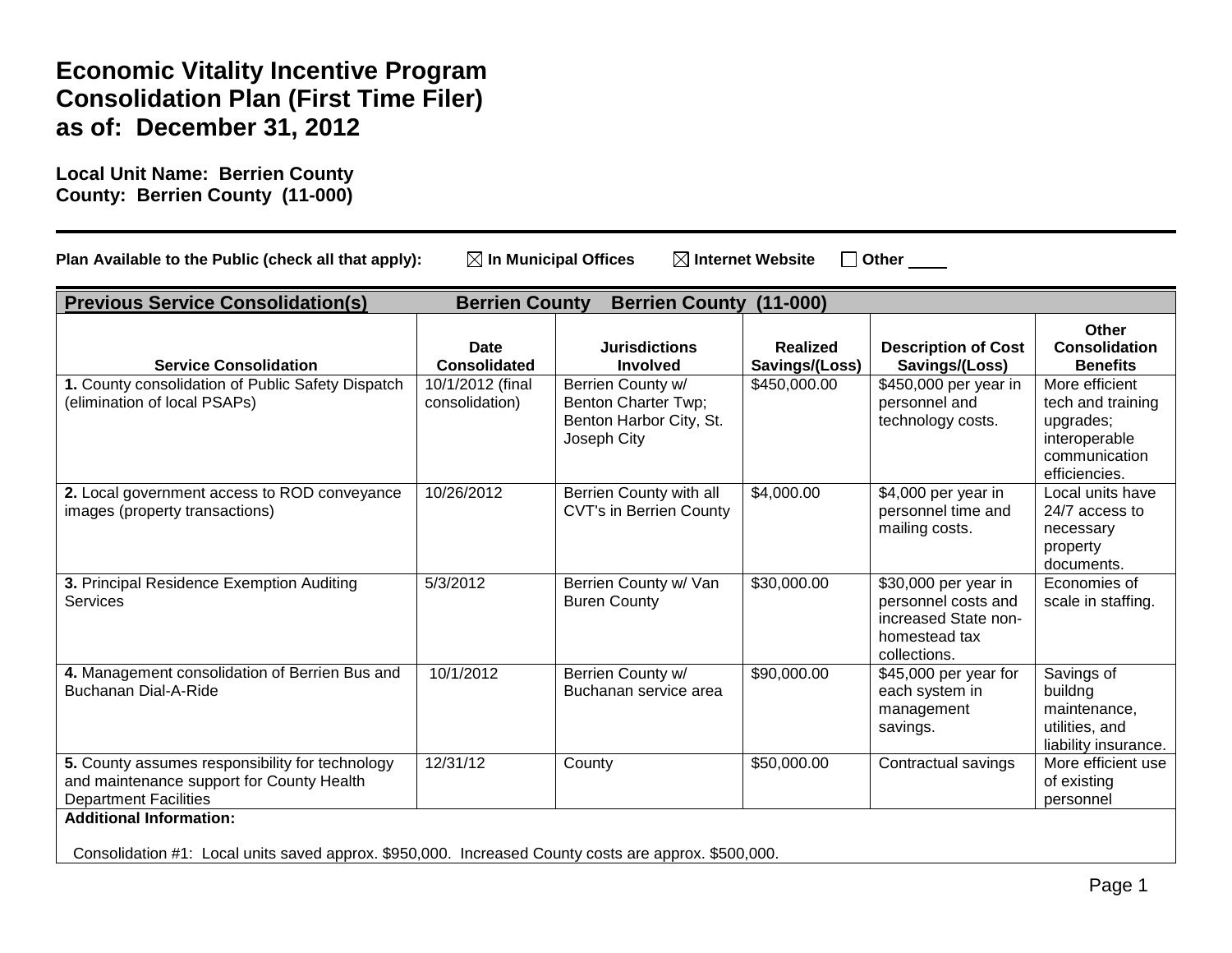| <b>Previous Service Consolidation(s)</b>                                                                                                                                                                                                                             | <b>Berrien County</b><br><b>Berrien County</b><br>$(11-000)$ |                                         |                            |                                              |                                                  |  |
|----------------------------------------------------------------------------------------------------------------------------------------------------------------------------------------------------------------------------------------------------------------------|--------------------------------------------------------------|-----------------------------------------|----------------------------|----------------------------------------------|--------------------------------------------------|--|
| <b>Service Consolidation</b>                                                                                                                                                                                                                                         | Date<br><b>Consolidated</b>                                  | <b>Jurisdictions</b><br><b>Involved</b> | Realized<br>Savings/(Loss) | <b>Description of Cost</b><br>Savings/(Loss) | Other<br><b>Consolidation</b><br><b>Benefits</b> |  |
| Consolidation #2:                                                                                                                                                                                                                                                    |                                                              |                                         |                            |                                              |                                                  |  |
| Consolidation #3: Savings to Van Buren County: \$30,000; potential collections of non-homestead taxes for State: \$1,500,000                                                                                                                                         |                                                              |                                         |                            |                                              |                                                  |  |
| Consolidation #4:                                                                                                                                                                                                                                                    |                                                              |                                         |                            |                                              |                                                  |  |
| Consolidation #5: County Health Department had previously maintained their own I/S and maintenance personnel. Consolidating these under those<br>respective County department allows much more efficient use of personnel resources and reduction in contract costs. |                                                              |                                         |                            |                                              |                                                  |  |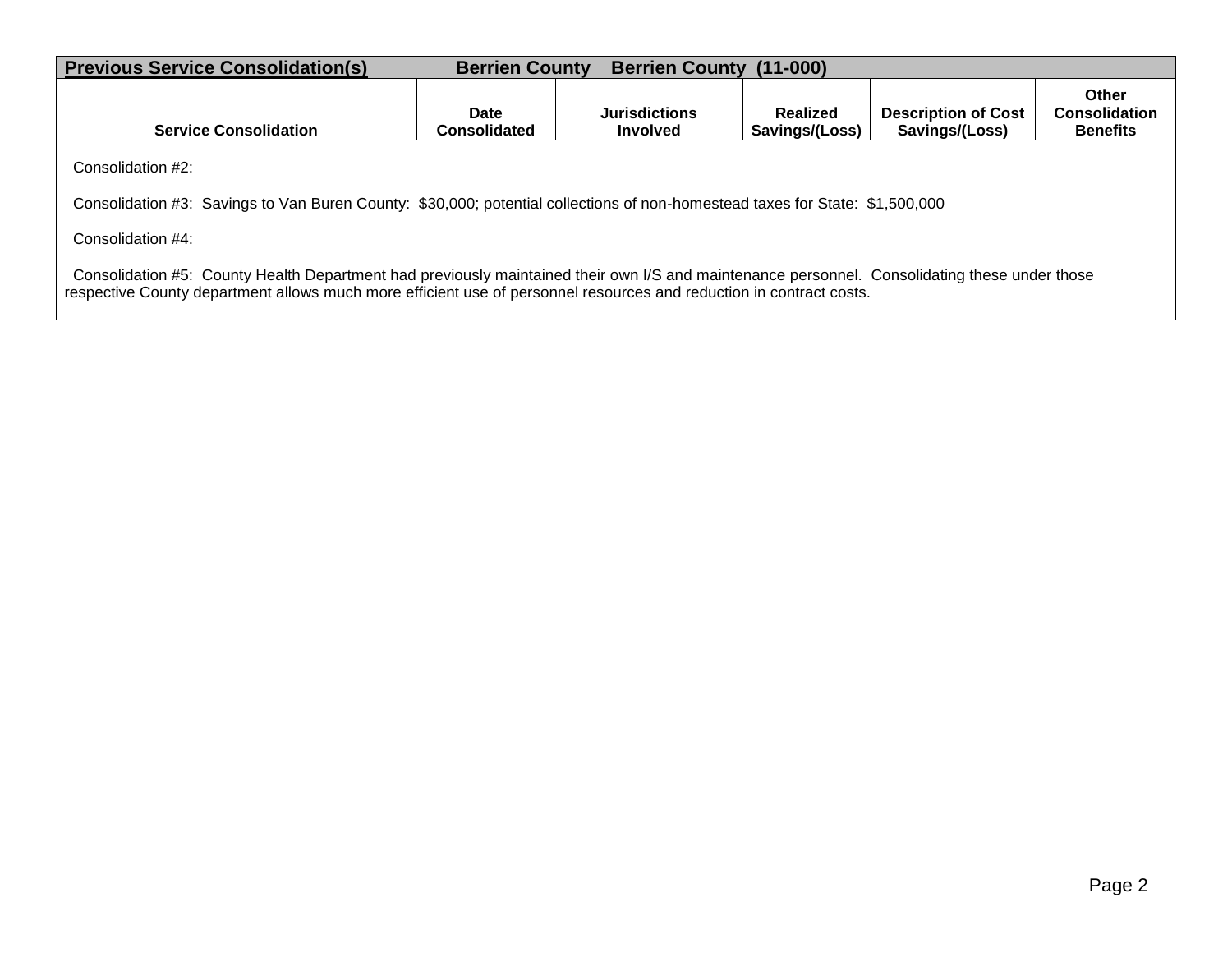# **Economic Vitality Incentive Program Consolidation Plan (First Time Filer) as of: December 31, 2012**

**Local Unit Name: Berrien County County: Berrien County (11-000)**

| <b>Proposed Service Consolidation(s)</b><br><b>Berrien County</b><br><b>Berrien County (11-000)</b>    |                                   |                                                                                        |                                    |                                                                                         |                                                                                                       |
|--------------------------------------------------------------------------------------------------------|-----------------------------------|----------------------------------------------------------------------------------------|------------------------------------|-----------------------------------------------------------------------------------------|-------------------------------------------------------------------------------------------------------|
| <b>Service Consolidation</b>                                                                           | Implementation<br><b>Timeline</b> | <b>Jurisdictions</b><br><b>Involved</b>                                                | <b>Estimated</b><br>Savings/(Loss) | <b>Description of</b><br><b>Estimated</b><br>Savings/(Loss)                             | Other<br><b>Consolidation</b><br><b>Benefits</b>                                                      |
| 1. Replace T1 line w/fiber; connect<br>MSP/South County Courthouse/Niles City<br>Public Safety/and 911 | 12/31/2013                        | City of Niles, MSP,<br><b>Berrien County</b>                                           | \$10,000.00                        | \$10,000 per year in<br>reduction of T1 lines and<br>Increased staff efficiency         | Faster<br>communication for<br>public safety;<br>enhanced security for<br>shared data                 |
| 2. Records management<br>system/electronic storage/interface.<br>(Paperless file system.)              | 4/1/2014                          | <b>Berrien County</b><br>Prosecutor and 22<br>police agencies                          | \$80,000.00                        | \$80,000 per year due to<br>reduced staffing and<br>less delivery time for<br>officers. | Time spent taking<br>officer off the road to<br>deliver paperwork.                                    |
| 3. Village of Berrien Springs RLF Loan<br>\$450,000 (RLF to support water project)                     | 12/31/2014                        | Berrien County;<br>Village of Berrien<br>Springs; Oronoko Twp                          | \$82,000.00                        | Interest savings to<br>Village by making RLF<br>loan                                    | Political acceptance<br>of much needed<br>infrastructure<br>improvements.<br>Economic<br>Development. |
| 4. County-issued Recreational Harbor<br>Dredging Bond Issue                                            | 8/1/2013                          | Berrien County, St.<br>Joseph City, Benton<br>Harbor City, & St.<br>Joseph Charter Twp | \$0.00                             | Facilitate cooperation<br>among local units of<br>government.                           | Eliminates recurring<br>obstacle to boating<br>(tourism) in County.                                   |
| 5. E-Ticket                                                                                            | 12/31/13                          | BC Trial Court and 12<br>local units                                                   | $\overline{$10,000.00}$            | \$10,000 per year<br>through increased<br>efficiency of law<br>enforcement officers     | Faster delivery of<br>ticket information.                                                             |

**Additional Information:** 

Consolidation #1:

Consolidation #2:

Consolidation #3: County's loan of \$450,000 will assist in reducing the interest costs of the estimated \$4.6 million project to extend water lines.